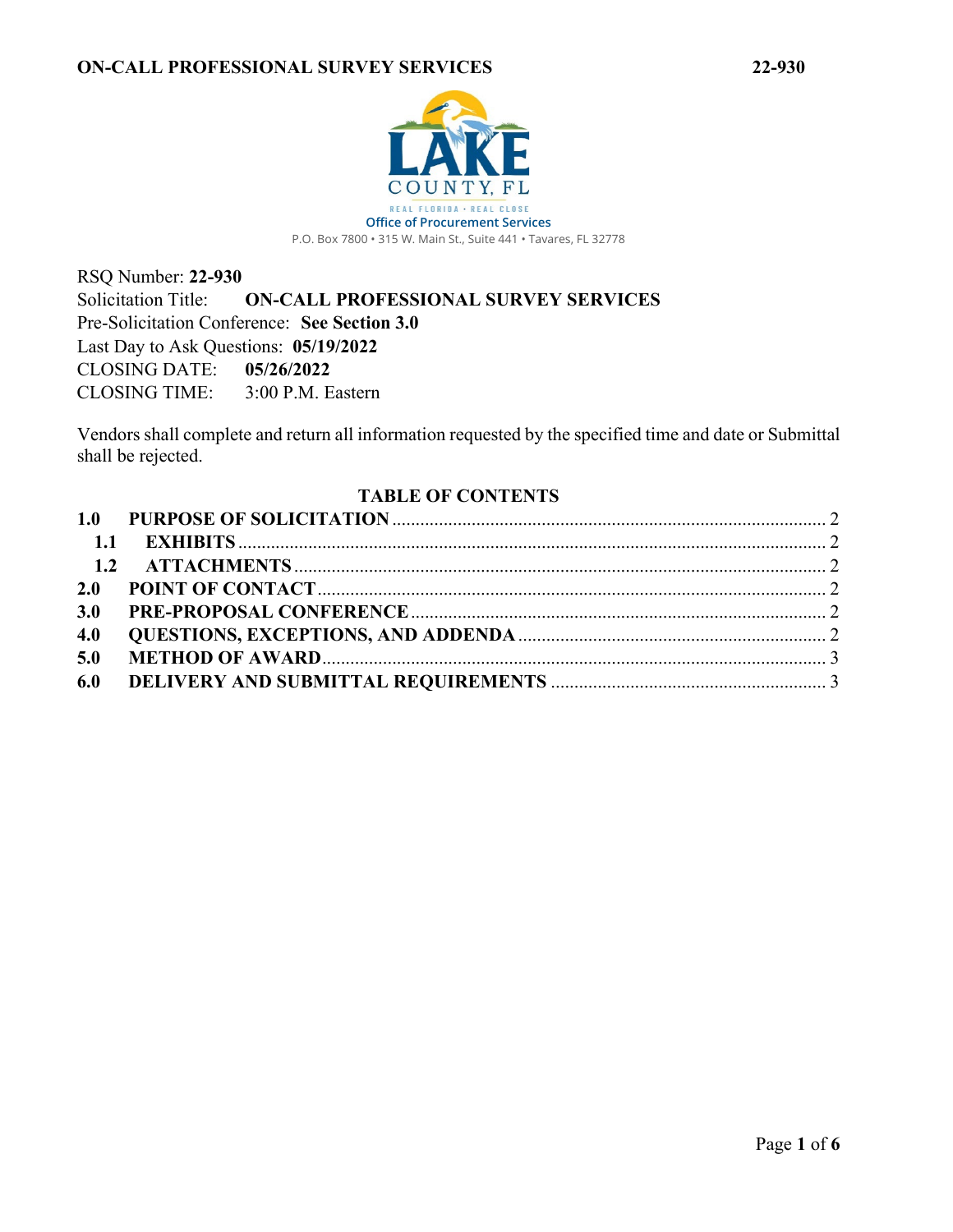### <span id="page-1-0"></span>**1.0 PURPOSE OF SOLICITATION**

The purpose of this Request For Statement of Qualifications (RSQ) is to solicit competitive sealed Proposals to select a Vendor(s) to supply **ON-CALL PROFESSIONAL SURVEY SERVICES** on an as-required basis for Lake County, Florida. The County reserves the right to make multiple awards if deemed appropriate. Use of a continuing contract and selection of contract vendors for task assignments under a multiple award continuing contract will be in consonance with Florida Statute 287.055. This solicitation is officially posted on the County's website exclusively.

#### <span id="page-1-1"></span>**1.1 EXHIBITS**

Exhibit A – Scope of Work

Exhibit B – Insurance Requirements

Exhibit C – [General Terms and Conditions for Lake County Florida](https://lakeumbraco.azurewebsites.net/media/krwgfnt0/general-terms-and-conditions-v-5-6-21-ada.pdf) dated 5/6/21.

### <span id="page-1-2"></span>**1.2 ATTACHMENTS**

Attachment 1 – Bid Submittal Form

Attachment 2 – References Form

Attachment 3 – Team Composition Form

Attachment 4 – Location and Percentage of Work to be Completed Form

# <span id="page-1-3"></span>**2.0 POINT OF CONTACT**

Direct all inquiries to the Contracting Officer (official point of contact) listed: Bill Ponko, CPPO, CPPB, Contracting Officer Telephone: 352-343-9489 E-mail: Bponko@lakecountyfl.gov

<span id="page-1-4"></span>**3.0 PRE-PROPOSAL CONFERENCE**  $N/A$ 

# <span id="page-1-5"></span>**4.0 QUESTIONS, EXCEPTIONS, AND ADDENDA**

Vendors must examine all solicitation documents including the [General Terms and Conditions](https://lakeumbraco.azurewebsites.net/media/krwgfnt0/general-terms-and-conditions-v-5-6-21-ada.pdf)  [for Lake County Florida.](https://lakeumbraco.azurewebsites.net/media/krwgfnt0/general-terms-and-conditions-v-5-6-21-ada.pdf) All communication, inquiries, or requests for exceptions are to be directed to the Contracting Officer listed in Section [1.1.](#page-1-1) The last day for questions or requests for exceptions is **[05/19/2022](#page-0-0)**. An addendum may be issued in response to any inquiry received, which changes or clarifies the terms, provisions, or requirements of the solicitation. No answers given in response to questions submitted will be binding upon this solicitation unless released in writing as an addendum to the solicitation and posted on the [Formal Solicitations site](https://c.lakecountyfl.gov/offices/procurement_services/view_all_bids.aspx?mylakefl=True)  [\(lakecountyfl.gov\)](https://c.lakecountyfl.gov/offices/procurement_services/view_all_bids.aspx?mylakefl=True) for this solicitation. Where there appears to be a conflict between this solicitation and any addenda, the last addendum issued will prevail.

It is the Vendor's responsibility to ensure receipt of all addenda and any accompanying documentation. Failure to acknowledge each addendum may prevent the proposal from being considered for award. The solicitation due date is static unless notified via addendum.

Process clarification or procedure questions may be asked at any time to the Contracting Officer.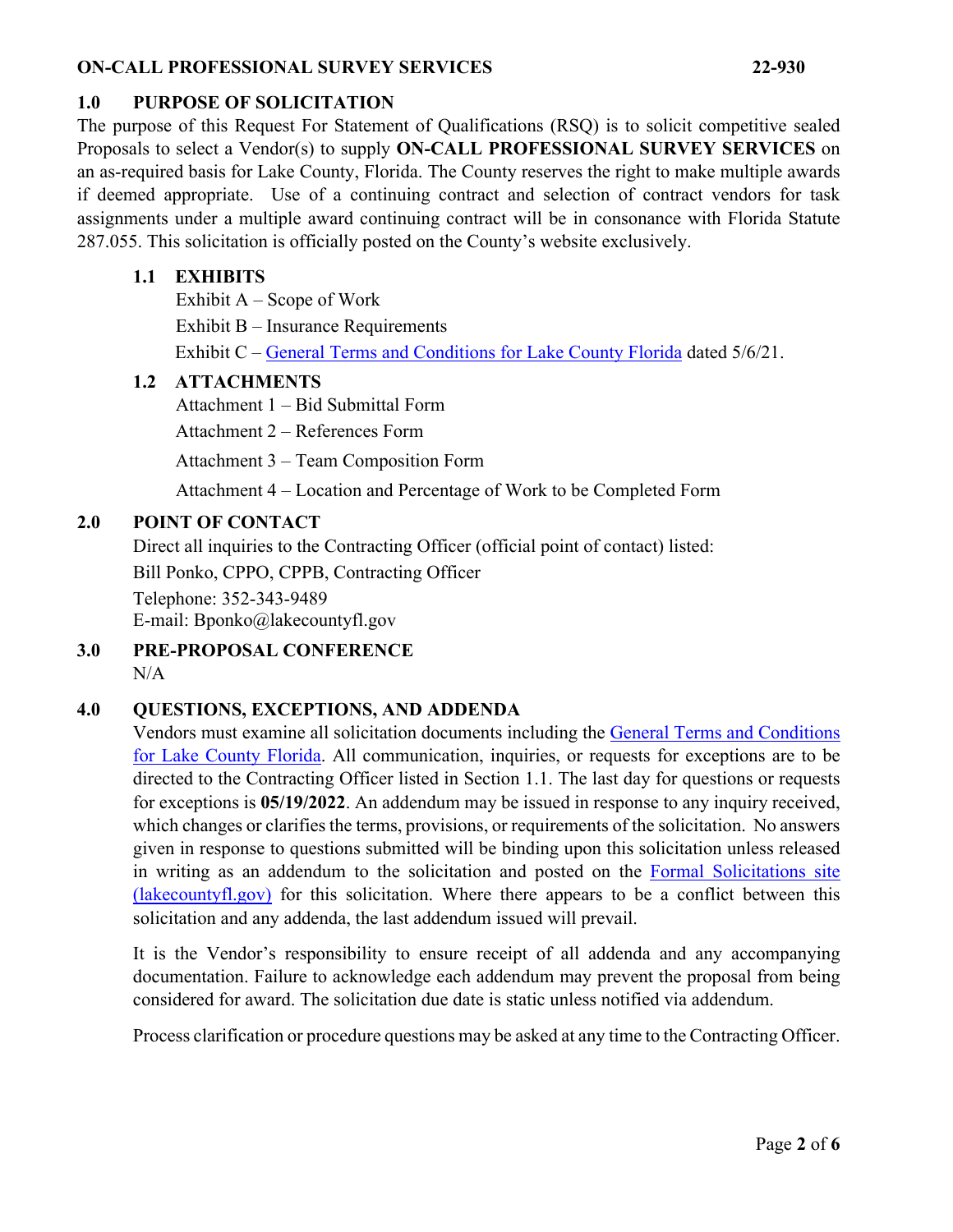#### <span id="page-2-0"></span>**5.0 METHOD OF AWARD**

Florida Statute 287.055, The Consultants' Competitive Negotiation Act, will be followed to secure the required firm. The Contracting Officer listed in Section 2.0 will be responsible for the selection process and will be the sole point of contact for all Respondents. In addition to the materials provided in the written responses to this RSQ, the County may utilize site visits or may request additional material, information, presentations or references from the Respondent(s) submitting qualifications packages.

Pursuant to Chapter 472, Florida Statutes, firms or individuals must be registered with the State of Florida and have obtained at least the minimum thresholds of education and experience required by the applicable statutes.

Respondents must exhibit compliance with the qualification standards and evaluation factors stated in Section 287.055, Florida Statutes, to be considered for award. Location, listing of subcontractors and respective percentage of use, are a listed evaluation factor under CCNA.

Each Proposal submittal will be evaluated for conformance as responsive and responsible using the following criteria in order of importance:

- A. Proper submittal of ALL documentation as required by this Solicitation. (Responsive)
- B. Proposals will be evaluated based upon the greatest benefits to Lake County and the following criteria listed in order of descending importance: (Responsible)
	- 1. Firm's qualifications;
	- 2. Past Performance. In order to evaluate past performance, all Vendors are required to submit a list of three (3) verifiable references / relevant projects completed within the last three (3) years that are the same or similar in magnitude to this RSQ. The County may be listed as a reference. Use Attachment 2 – References Form;
	- 3. Proposed materials and plans to accomplish tasks;
	- 4. All technical specifications associated with this Solicitation;
	- 5. Financial Stability: A Dun and Bradstreet report may be used by the County to evaluate Vendor's financial stability. All Vendors shall be prepared to supply a financial statement upon request, preferably a certified audit of the last available fiscal year.

Award will be made to the most responsive, responsible Vendor whose Proposal represents the best overall value to the County when considering all evaluation factors (no additional details).

The County reserves the right to make awards to one or more Vendors to reject any and all offers or waive any minor irregularity or technicality in Proposals received.

Proposals received before the closing date and time listed will be opened, recorded, and accepted for consideration. Vendors' names will be read aloud and recorded. Proposals will be available for inspection during normal business hours from the Office of Procurement Services 30 calendar days after the solicitation due date or after recommendation of award, whichever occurs first.

#### <span id="page-2-1"></span>**6.0 DELIVERY AND SUBMITTAL REQUIREMENTS**

A. Hand delivery of submittals will not be accepted.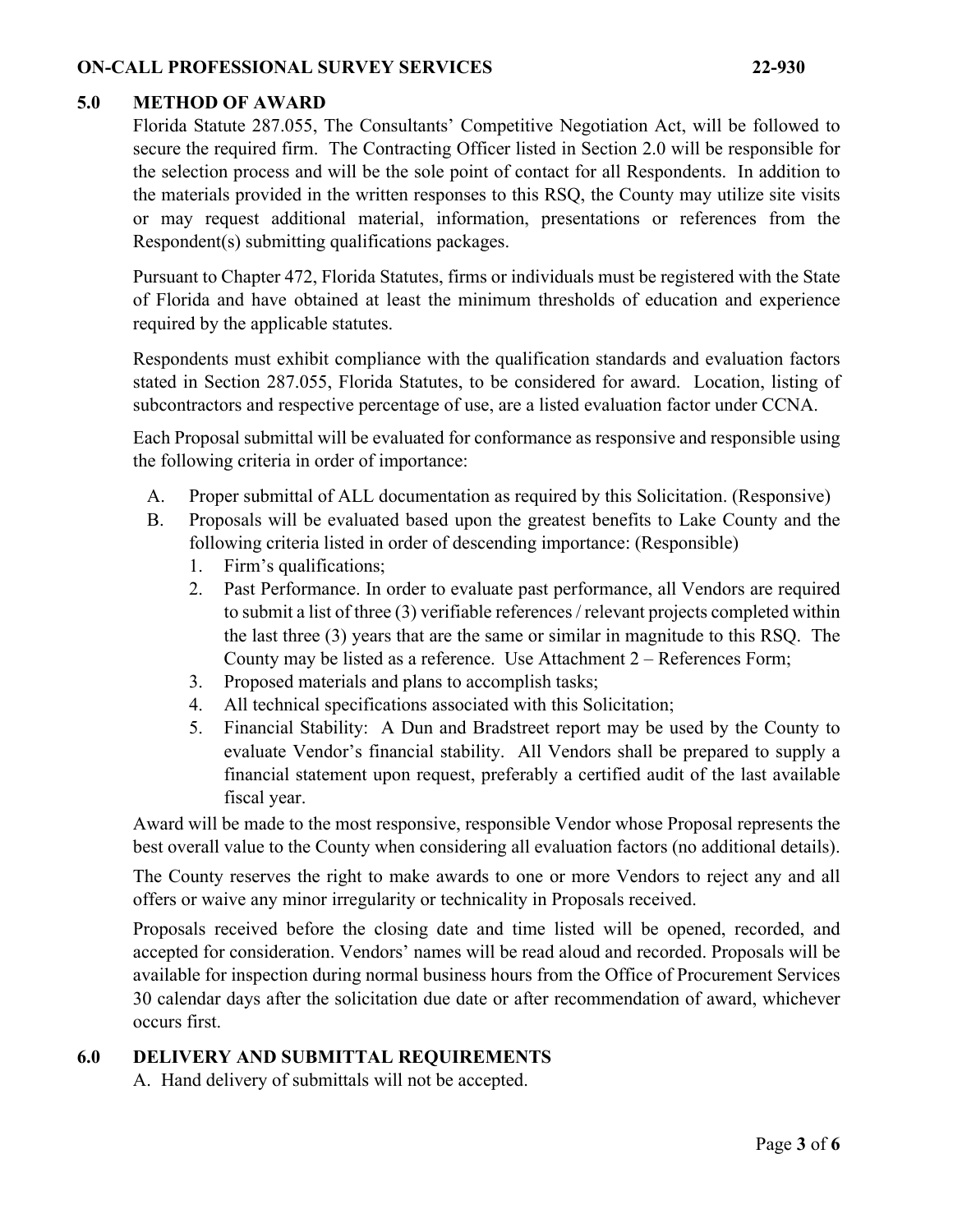- B. RESPONSES MUST BE SUBMITTED THROUGH THE SOLICITATION RESPONSE PORTAL TO BE CONSIDERED – [Click Here for the Submission Portal.](https://procurement.lakecountyfl.gov/login)
- C. A response will not be accepted if completed and submitted after the official due date and time.
- D. Submission indicates a binding offer to the County and agreement of the terms and conditions referenced in this Solicitation. Do not make any changes to the content or format of any form without County permission. All information must be legible.
- E. Submittal must be organized into the following sections. Create and upload a file for each section:

### **1. VENDOR PROFILE**

Respondent is representing that each person listed or referenced in the qualifications package will be available to perform the services described for the County, barring illness, accident, or other unforeseeable events of a similar nature in which case the respondent must be able to promptly provide a qualified replacement. Any replacement person is subject to prior written County approval. In the event the requested substitute person is not satisfactory to the County and the matter cannot be resolved to the satisfaction of the County, the County reserves the right to cancel the contract for cause.  $\Box$  Statement of Interest & Understanding of Project.

- o Concisely state the firm's understanding of the services required by the County.
- o Include additional relevant information not requested elsewhere in the RSQ.
- o Signature on statement must be that of a person authorized to bind the firm.
- $\Box$  Firm Profile / Firm History.
- $\Box$  Provide a copy of Certified Minority Business Enterprise or Disadvantaged Business Enterprise if applicable.
- $\Box$  Include copies of any required licenses or permits.
	- o Provide a copy of the current State of Florida Board of Professional Regulation License.
- $\Box$  Completed Attachment 3 Reference Form.

# **2. FORMS**

- $\Box$  Completed Attachment 1 Submittal Form;
	- o Submittal must be signed by an official authorized to legally bind the firm to its provisions. Include a memorandum of authority signed by an officer of the company if the signor is not listed as a corporate officer on the firm's SunBiz registration.
- $\Box$  Proof of [Sunbiz.org](https://dos.myflorida.com/sunbiz/) registration;
- $\Box$  Include a completed W-9 form;
- Completed Addenda issued. Failure to include signed addenda may be cause for Submittal to be considered non-responsive;
- $\Box$  Proof of insurance or evidence of insurability at levels in Exhibit B Insurance Requirements;
- $\Box$  Complete Attachment 3 Team Composition Form. Additional resumes or information about the proposed individuals may be attached.
- $\Box$  Complete Attachment 4 Location and Percentage of Work to be Completed Form
- **3. PROPOSED SOLUTION**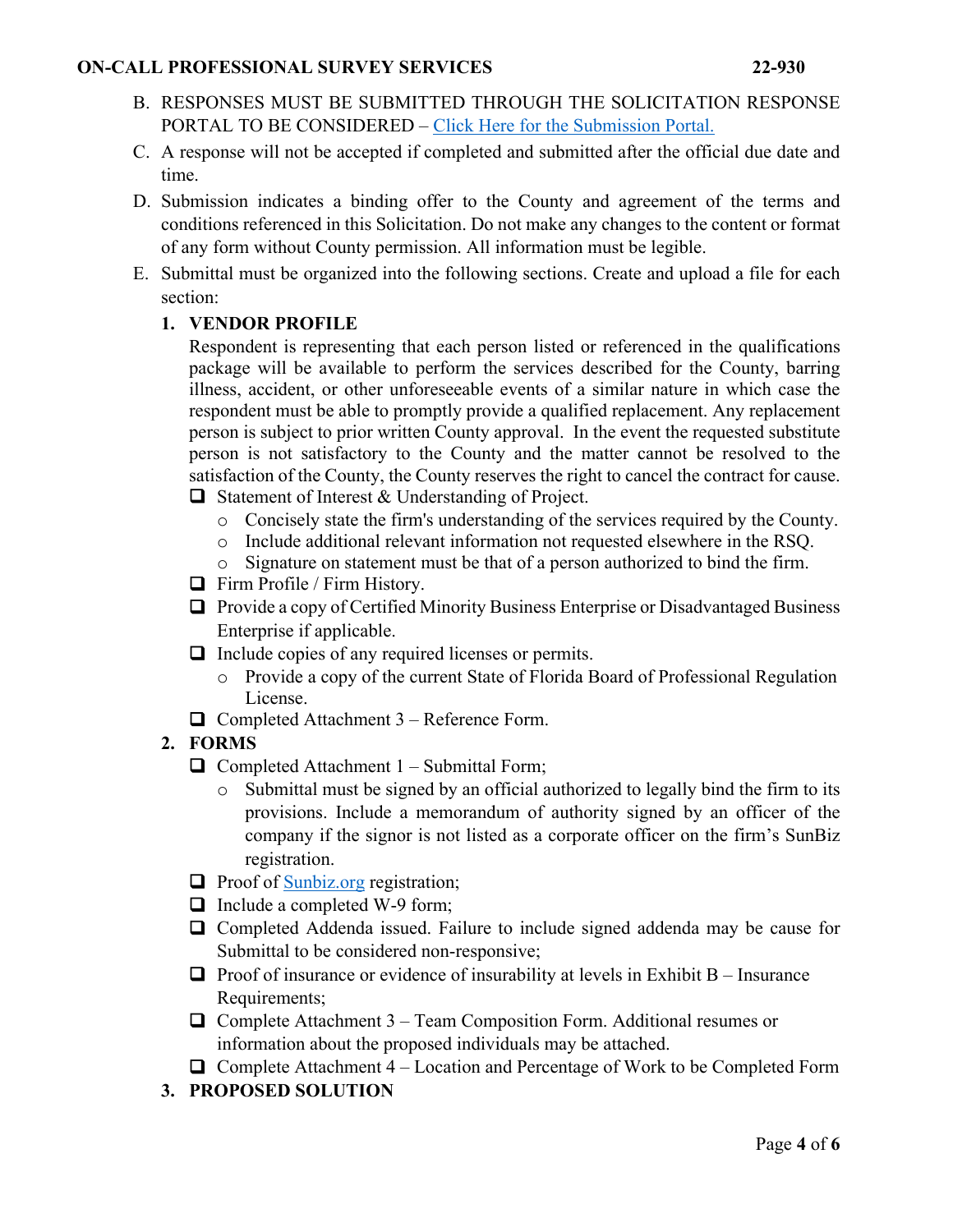- $\Box$  Provide a concise description of the approach and process to successfully complete the work to be performed including any specific staffing or equipment resources. Multiple alternate solution Proposals may be submitted with the same degree of detail.
- $\Box$  Provide any additional information or description of resources (including any design capabilities) supporting your firm's qualifications for the County's project.

### **4. SUBCONTRACTORS/JOINT VENTURES**

- $\Box$  Provide a list of proposed subcontractors or joint venture arrangements that may be used on the project.
- Any requirement involving use of professional services identified within Section 287.055, Florida Statutes, CCNA, and falling within the continuing contracts thresholds therein stated, may be awarded by issuance of a task order under an existing contract. Subcontractors with a County contract obtained through competitive solicitation, may be utilized without limits. Combined, all subcontractors without a County contract are limited to ten percent of the task not to exceed \$35,000. Departments are to request such task orders under the Procurement Automated Workflow System (PAWS). Task orders under continuing CCNA contracts are not subject to pricing competition.

# **5. FINANCIAL STABILITY**

 $\Box$  Provide a financial stability statement indicating the firm has the necessary resources (human and financial) to provide the services at the level required by the County. The County reserves the right to request a financial statement, a certified audit, or a third party prepared financial statement. The County reserves the right to use a thirdparty company to verify financial information provided. Provide similar information for a subcontractor or joint venture arrangement.

#### **6. LITIGATION**

 $\Box$  Provide information on the nature and outcome of litigation and proceedings for the previous three (3) years where the firm has been involved in any matter related to professional activities.

### **7. OTHER INFORMATION**

 $\Box$  Include any additional data that Vendor deems pertinent to the understanding and evaluating of the Proposal.

#### F. PRESENTATIONS/ POST-DISCUSSIONS AFTER PROPOSAL RESPONSE

- 1. The County, at its sole discretion, may ask for an oral presentation or demonstration without charge to the County. The County reserves the right to require the Vendor to demonstrate to the satisfaction of the County that the Firm has the fiscal and technical ability to furnish the requirements of the RFP. The demonstration must satisfy the County and the County will be the sole judge of compliance.
- 2. The County may commence contract negotiations in accordance with the method of award specified. The County reserves the right to conduct discussions with Vendors